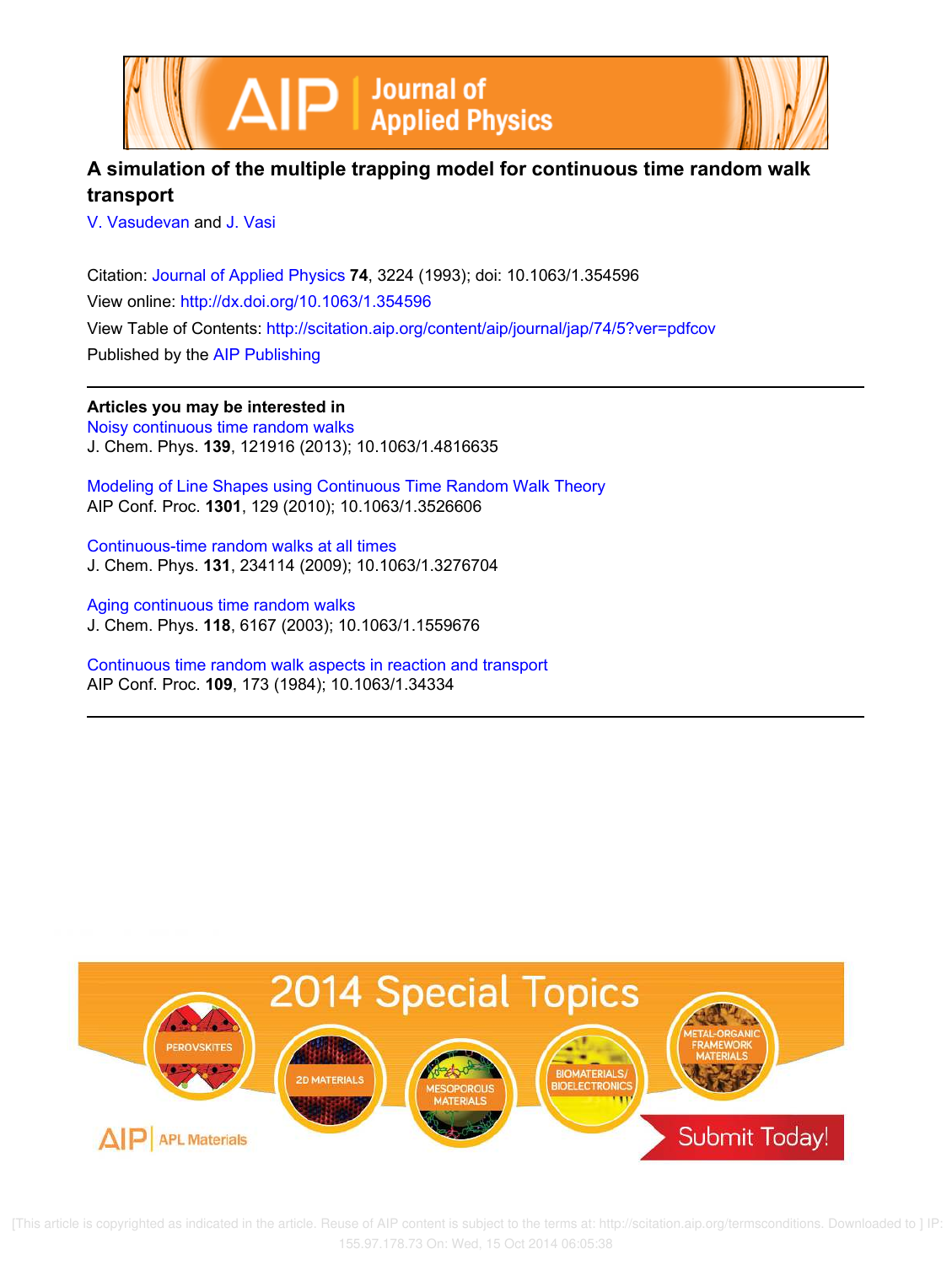# A simulation of the multiple trapping model for continuous time random walk transport

V. Vasudevan and J. Vasi

Department of Electrical Engineering, Indian Institute of Technology, Bombay 400076, India

(Received 9 September 1992; accepted for publication 26 April 1993)

A multiple trapping model is used to study the dispersive transport of holes in insulators. The one-dimensional Poisson and continuity equations are solved numerically along with the trap rate equations that model multiple trapping. The transient current due to a pulse of radiation is obtained as a function of the spread in the trap energy levels and the trap density distribution. The main properties of continuous time random walk transport, namely universality and superlinear dependence of the transit time on the electric field and oxide thickness, are verified.

#### 1. INTRODUCTION

One of the features that marks disordered solids like the chalcogenide glasses and silicon dioxide is the dispersive nature of carrier transport. Mathematically, dispersive transport is modeled by the continuous time random walk (CTRW) formalism of Scher and Montroll.<sup>1,2</sup> They have shown that a good fit to experimental data is obtained if one assumes a distribution function for event times,  $\psi(t)$ , which decays slowly with time, as for example a power law in time. The function that they have chosen is  $t^{-(1+\alpha)}$ , where  $\alpha$  is called the disorder parameter and takes on a value between 0 and 1.

The principal problem in CTRW transport is to find a form for  $\psi(t)$  based on the underlying physical mechanism of transport. Pfister and Scher<sup>3</sup> have shown that both hopping and multiple trapping with a trap density that decreases exponentially with energy, give rise to a power law distribution function with one difference, namely, hopping gives rise to transient currents that are universal with respect to temperature but multiple trapping does not. Transient hole currents in silicon dioxide turn out to be universal with respect to temperature indicating a hopping mechanism. Transport in silicon dioxide is believed to occur via the formation and hopping of small polarons. $4-7$  In the case of  $a$ -Se and As<sub>2</sub>Se<sub>3</sub>, although experimental evidence seems in favor of multiple trapping, small polaron hopping is not completely ruled out.

Simulation and modeling of radiation effects as well as hot-carrier degradation effects in metal-oxidesemiconductor (MOS) structures require an accurate model for hole transport, preferably one that will fit into the conventional device simulation framework consisting of the Poisson and continuity equations. To model hopping transport, the CTRW framework will have to be used, which still contains fitting parameters to describe the electric field dependence of transport. As a result, it becomes difficult to take into account spatially varying electric fields in the oxide that occur due to the trapping of holes into deep traps in the oxide. Multiple trapping, on the other hand, is described completely by a set of differential equations consisting of the Poisson, continuity, and trap rate equations and can be more readily used for simulating various degradation effects. As long as the temperature is not varied, multiple trapping can be used as a mathematical model to give accurate results for silicon dioxide.

Schmidlin<sup>8</sup> and Noolandi<sup>9</sup> have analytically solved the differential equations, but have made several approximations. Monte Carlo simulations of multiple trapping have been done by Silver and Cohen<sup>10</sup> for As<sub>2</sub>Se<sub>3</sub>. They have assumed a spatially uniform trap density that decreases exponentially with energy, with capture times constant and emission times an empirical function of  $\alpha$ , the disorder parameter. Curtis and Srour<sup>11</sup> have numerically solved a set of trap rate equations along with a rate equation for decrease of holes in the valence band. However, they have some fitting parameters which they use to fit their results to experimental data.

None of the above models are in a form where they can be used directly in a simulator. Moreover, all of them make some approximations in order to arrive at the solution. We have done a numerical simulation of dispersive transport via multiple trapping, by solving the Poisson and continuity equations along with a multiple trapping model. In this paper we present the results of this simulation.

## II. THE MODEL FOR MULTIPLE TRAPPING

Figure 1 shows a typical plot of the transient current as a function of time that is expected from the CTRW model. It is seen to consist of two distinct portions. The initial slope of the current transient is  $-(1-\alpha)$  and at very large times, the slope is  $-(1+\alpha)$  on a log-log plot,  $\alpha$  being the disorder parameter. The intersection of the lines defined by these two slopes is by definition the transit time.

As mentioned previously, a trap density that decreases exponentially with energy results in CTRW transport. This is for the following reason. If the distribution of trap energies is exponential, it means that there are a large number of shallow traps that capture and reemit holes several times within a transit time. This gives rise to a large spread in the free-carrier distribution and the centroid of free holes moves at a much slower rate. Besides, there should also be a significant number of deep traps (i.e., traps that emit carriers at times larger than the transit times) in order to ensure the slow decay of current after the transit time. The universality of the current shape implies that irrespective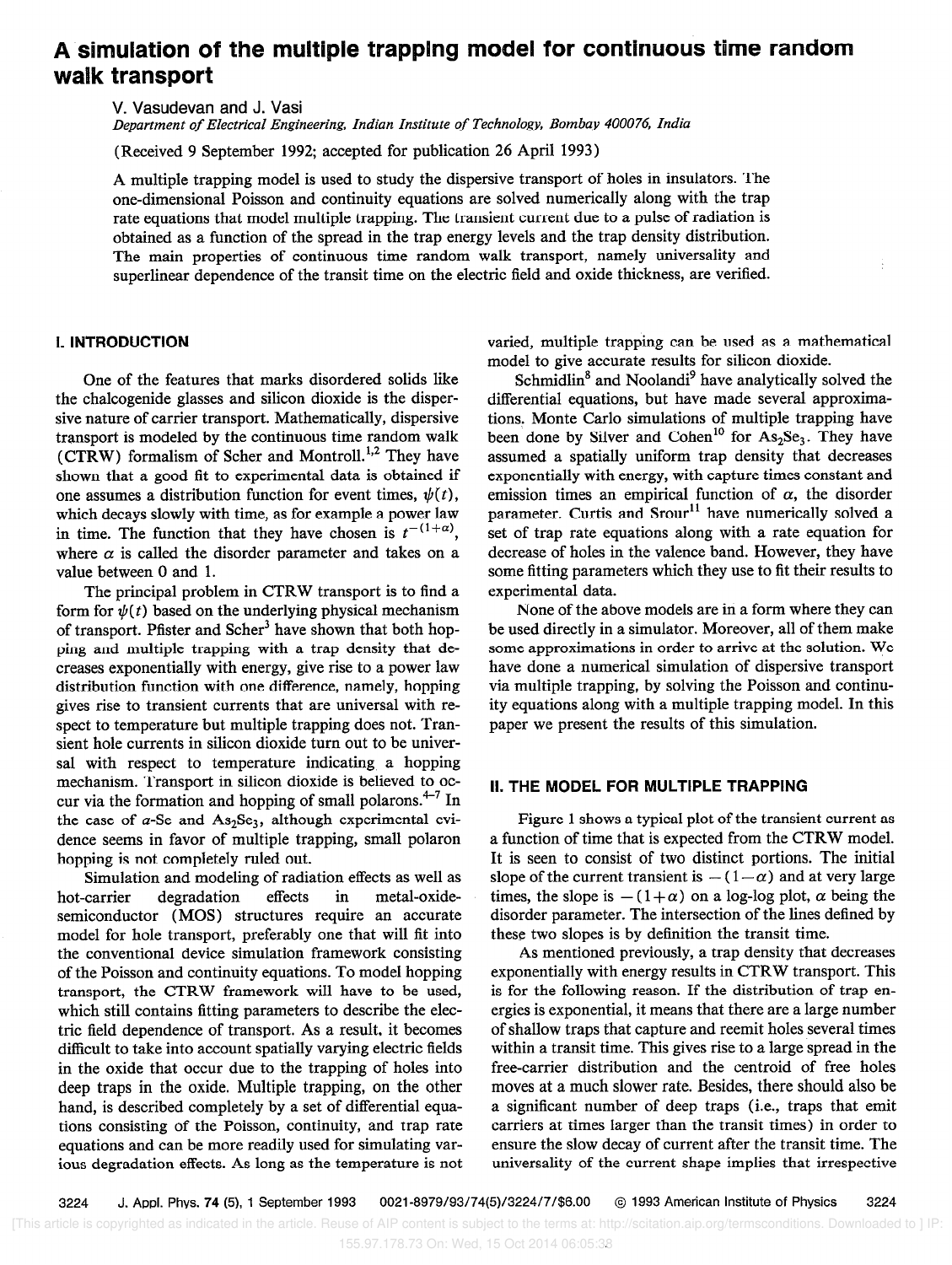

FIG. 1. Typical transient current obtained expected from the CTRW model.

of the transit time, there are always some traps with emission times that are much larger than the transit time, i.e., there is a wide spread in the trap energies.

In our model, we have a single trap energy level at each grid point, with the trap energies or the emission times varying randomly from point to point. From the discussion above, it is clear that the trap energies cannot have a uniform distribution. We have generated trap energies with an exponential distribution. Typically, the emission times vary from a few nanoseconds to a few tens of seconds.

Theoretically it is impossible to prove that this model gives rise to CTRW transport. But the model seems physically reasonable and should give correct results in a threedimensional simulation. For simulation in one dimension however, this model is an approximation since it assumes symmetry in two spatial directions.

The exponential distribution of traps were generated using the inverse CDF (cumulative distribution function) technique, which leads to trap energies given by

$$
E_T = -\frac{1}{c}\ln(1-\gamma),
$$

where  $c$  is the coefficient of the exponent in the exponential distribution and  $\gamma$  is a random number that is uniformly distributed between 0 and 1. The corresponding emission times are therefore

$$
\tau_e = \frac{1}{\sigma_p v_{\text{th}} N_v} e^{E_T/kt},
$$

where  $\sigma_p$  is the capture cross section assumed to be constant,  $v_{\text{th}}$  is the thermal velocity, and  $N_v$  is the density of states in the silicon dioxide valence band. We have assumed a value of  $\sigma_p=10$  cm<sup>-</sup>,  $N_v=10^{19}/cm^2$ , and  $v_{\text{th}}$ = lo $\sigma$  cm/s. None of these parameters have really been

determined for silicon dioxide, but the exact values of these parameters are not very important. What matters in CTRW transport is the distribution of emission times, and changes in these parameters would only mean that the position of the energy levels must be changed slightly to give similar values of the emission times.

Trapping and detrapping at each point is modeled using first-order trapping kinetics. In order to obtain the transient current, the following set of equations needs to be solved in the oxide:

$$
\frac{d^2\psi}{dx^2} = -\frac{q}{\epsilon_{ox}}(p + p_t - n),
$$
  
\n
$$
\frac{\partial p}{\partial t} = -\frac{1}{q}\frac{dJ_p}{dx} + G_{ox} - \frac{dp_t}{dt},
$$
  
\n
$$
\frac{\partial n}{\partial t} = \frac{1}{q}\frac{dJ_n}{dx} + G_{ox},
$$
  
\n
$$
\frac{dp_t}{dt} = \sigma_p v_{\text{th}} \rho (N_{\text{tp}} - p_t) - \frac{p_t}{\tau_e},
$$

where

$$
J_p = qp\mu_p E - qD_p \frac{\partial p}{\partial x},
$$
  

$$
J_n = qn\mu_n E + qD_n \frac{\partial n}{\partial x}.
$$

In the above equations,  $\psi$ , n, and p are the electrostatic potential, electron, and hole densities respectively and  $p_t$  is the trapped hole density.  $G_{\alpha}$  is the generation rate in the oxide assumed to be due to a pulse of radiation,  $\mu_n$  and  $\mu_p$ are the electron and hole mobilities in the oxide,  $N_{\text{tp}}$  is the trap density at each point, and  $\tau_e$  are the random emission times of these traps.

In order to obtain the solutions in a MOS capacitor, the poisson and continuity equations also need to be solved in the semiconductor. The numerical techniques used as well as the boundary and interface conditions have been discussed in a previous paper.<sup>13</sup>

The measured hole current per unit area can be calculated as

$$
I_p = q \langle p \rangle v_D,
$$

where

$$
v_D = \frac{dx_0}{dt}.
$$

In the above equation,  $x_0$  is the centroid of the free-charge distribution and  $\langle p \rangle$  is the average number of holes in the valence band given by

$$
\langle p \rangle = \frac{1}{t_{ox}} \int_0^{t_{ox}} p \, dx
$$

The velocity of the centroid is calculated numerically by finding the position of the centroid at each time point. This is essentially the average conduction current per unit area.

 <sup>[</sup>This article is copyrighted as indicated in the article. Reuse of AIP content is subject to the terms at: http://scitation.aip.org/termsconditions. Downloaded to ] IP: 155.97.178.73 On: Wed, 15 Oct 2014 06:05:38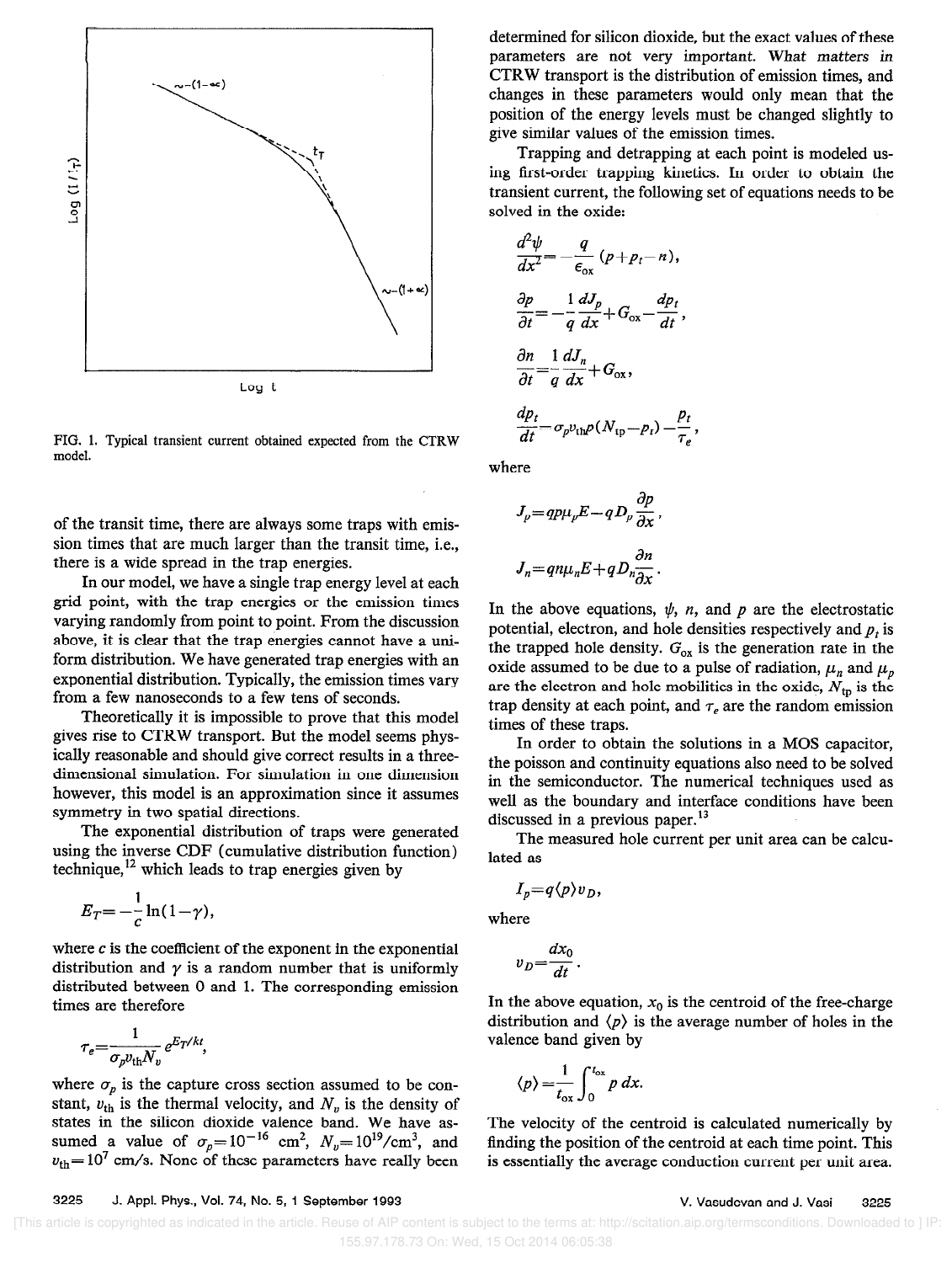

0.3 eV. The oxide thickness  $T_{ox}$  is 500 Å and the gate voltage  $V_G$  is 4 V.

Due to the relatively large mobility of electrons in the oxide (20 cm<sup>2</sup>/V s as compared to  $10^{-5}$  cm<sup>2</sup>/V s for holes), electrons get swept out of the oxide in a few picoseconds. Therefore, in order to obtain the transient hole current, the electron continuity equation can be neglected, which gives a set of three differential equations to be solved at each point.

## Ill. RESULTS OF THE SIMULATION

Figures 2-4 show log-log plots of the transient hole current versus time. In each of these cases, the trap energies are assumed to lie within a particular energy range just above the valence band, i.e., an exponential distribution of



FIG. 3. Transient current obtained if the trap energies lie between 0.1 and 0.5 eV.  $T_{\alpha x}$  is 300 Å and  $V_G$  is 2 V.



FIG. 2. Transient current obtained if the trap energies lie between 0.1 and FIG. 4. Transient current obtained if the trap energies lie between 0.1 and 0.3 eV. The oxide thickness  $T_{ox}$  is 500 Å and the gate voltage  $V_G$ 

trap energies is first generated and the distribution is then truncated so that all the energies lie within a specified energy range, for example  $0.1-0.3$  eV in Fig. 2. The trap energy distribution is shown in each of these figures as an inset. In each case the trap density is assumed to vary with the trap energy as  $N_T=3\times10^{-6} e^{-2T}$ . Where  $E_T$  is the trap energy. This particular distribution of trap density with energy does not have any special physical significance and variation of the transient current with different distributions of the trap density is discussed later.

Unlike the typical transient that is obtained for CTRW transport, shown in Fig. 1, these transient currents are seen to contain an initial spike where the current decays sharply (except for the current trace in Fig. 2, which has a very low spread in the trap energies). This is not predicted in CTRW theory, but has been observed in transient currents measured in  $As_2Se_3$  and a-Se.<sup>3</sup> This occurs due to the high initial trapping rates and very little emission from the traps. After this initial sharp decay, there is a more gradual decay of the current as expected from CTRW transport which goes as  $-(1-\alpha)$ . This occurs when the trapping rates of the deeper traps decrease and the carriers begin to get emitted from the shallower traps. Finally after the transit time, which is obtained from the intersection of the two lines as shown in the figures, the current once again decreases more rapidly as carriers are also lost to the contact.

There are two trends clearly seen in these curves. First, as the spread in the trap energy increases the initial decay continues for a much longer time. When the spread is very small and the traps are almost all shallow traps as in Fig. 2, very few carriers get trapped and even those that get trapped get reemitted very quickly. So the resulting characteristic is very near a characteristic obtained for driftdiffusion transport in extended states. When the spread becomes very large, there are a much larger number of deeper traps and hence the initial decay continues for a

#### 3226 J. Appl. Phys., Vol. 74, No. 5, 1 September 1993 V. Vasudevan and J. Vasi 3226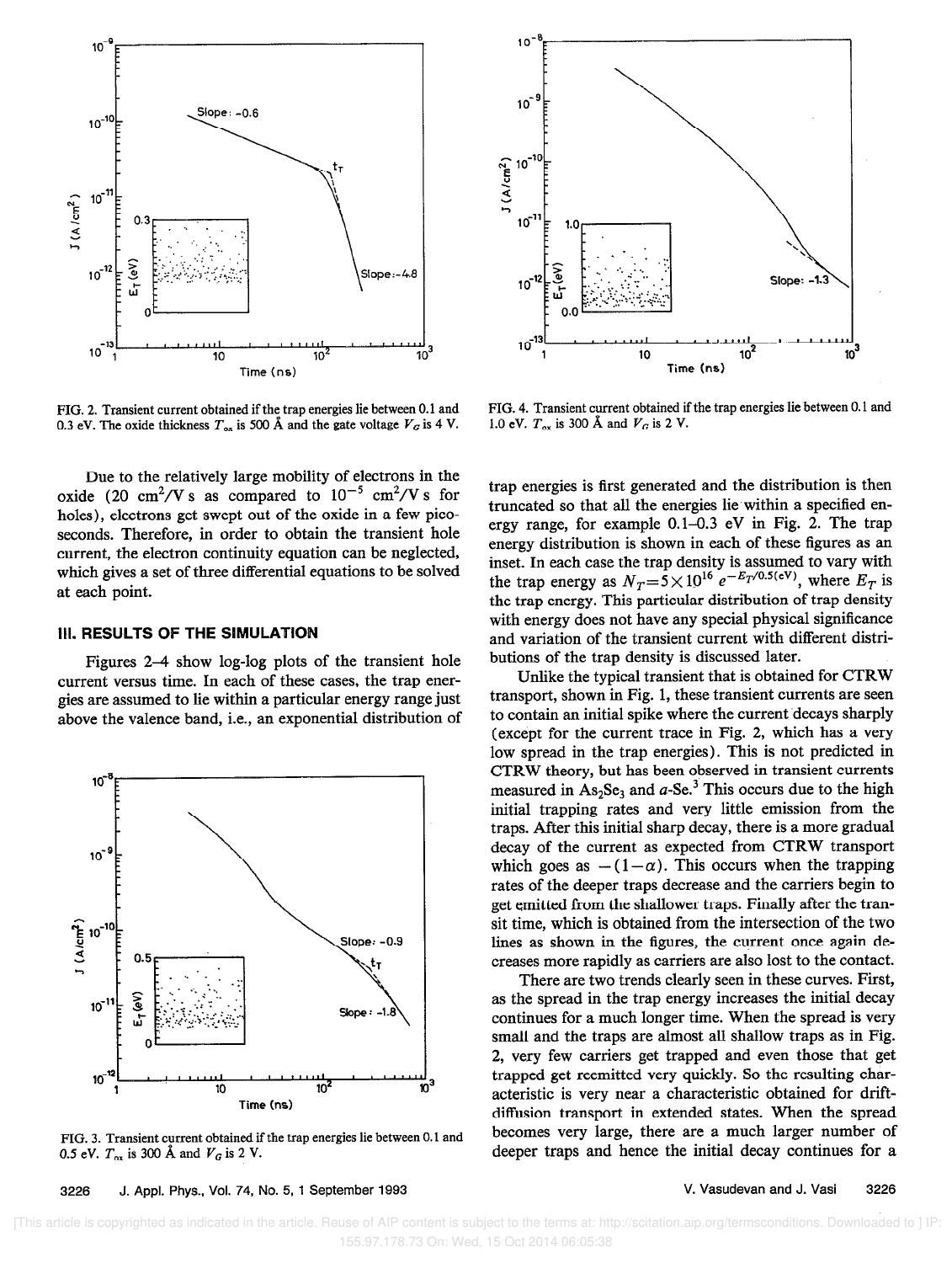

FIG. 5. Transient current for different trap density distributions. The variation of trap density with energy is (a)  $e^{E_T/0.7(\text{eV})}$ , (b)  $e^{E_T/0.5(\text{eV})}$ , (c)  $e^{E_T/0.3(cV)}$ , and (d)  $e^{E_T/0.1(cV)}$ .

much longer time and as seen in Fig. 4, it completely masks out the slower decay before the transit time. So in this curve, there is no clear transit time.

The second trend that can be observed is in the slope of the post-transit time decay. This slope is clearly seen to decrease as the spread in trap energies increases. This makes sense because as the spread increases, the number of deeper traps increases and more carriers get trapped in these deeper traps. Since these carriers then do not get emitted until after the transit time, the slope of the posttransit decay is more or less controlled by the emission time of the deeper traps. The larger the emission times, carriers get emitted at a much slower rate and hence the current decay is slower.

Figure 5 shows the transient current obtained for a fixed spread in the trap energies, but for different variations in the trap density with energy as indicated in the figure. Curve (a) has the maximum density of deeper traps and hence has the largest amount of initial decay. This is followed by a plateau up to the transit time, which indicates that there is not much capture or emission of carriers. (Actually there is a slight increase in the current due to emission of carriers from the shallower traps.) Curves (b) and (c) show the current traces obtained for a decreasing density of deeper traps. As the trap density decreases, the capture probability of these traps decreases, leading to an initial sharp decay followed by a more gradual decay in the current. In these two cases, holes continue to get trapped right up to the transit time and as a result, the current continues to decay until the transit time. When the density of the deeper traps decrease further, the initial sharp decay disappears altogether due to the very low capture rate and only a gradual decay is observed right from the beginning as shown in curve (d) .

Using these curves, it is possible to give a physical



FIG. 6. Dependence of the disorder parameter  $\alpha$ , on the trap density distribution with energy, for a larger density of deeper traps. Curves (a), (b), and (c) in this figure correspond to (a), (b), and (c) of Fig. 5.

meaning to the disorder parameter  $\alpha$ . In materials like  $a$ -Se and  $As<sub>2</sub>Se<sub>3</sub>$ , there is a sharp decay in the current before the more gradual decay that goes as  $t^{-(1-\alpha)}$ . In this case  $\alpha$ increases with an increasing density of deeper traps. This can be understood using Fig. 6. This figure shows the trapped charge as a function of time for different trap densities and hence different capture rates of holes. If each of the trap density distributions that we have considered were to be represented by an equivalent trap level, curve (a) in Fig. 5 would correspond to a characteristic similar to the one shown in curve (a) in Fig. 6. Here the trap density is large, leading to large initial capture rate. As a result, the free-hole density and therefore the current decreases sharply. This in turn results in a sharp decrease in the subsequent capture rate of holes by the deeper traps at other points in the oxide and thereafter hardly any holes are lost to the traps. Therefore, the current remains more or less constant up to the transit time, which according to Pfister and Scher,<sup>3</sup> corresponds to an  $\alpha$  of 1. As the density of traps reduces, the initial capture rate of holes by the traps reduces and the trapped charge builds up more gradually, as seen from Fig. 6. Since now holes are lost to the traps at a much slower rate, instead of a plateau one sees a continuing decrease in the current with a slope (on a log scale) that is around  $-(1-\alpha)$ . Therefore, with a decreasing trap density,  $\alpha$  decreases since then, the capture of holes is spread out over a much longer time. In all these cases, a significant number of carriers get captured, so that the post-transit decay is slow and is controlled by the emission times of these deeper traps.

When the trap density reduces to a point where the initial decay disappears completely and there is only a gradual decay right from the beginning with a slope of  $-(1-\alpha)$ , then  $\alpha$  can be interpreted slightly differently. In this case the trapped charge builds up as shown in Fig. 7. Since the capture probability is quite small, holes are lost to the traps at almost a constant rate right up to the transit time. As the trap density of the deeper traps reduces, the capture rate reduces further and at any time, there is a much smaller amount of charge trapping resulting in a smaller rate of current decay and hence a larger value of  $\alpha$ . In the limit when there are no traps, the current trace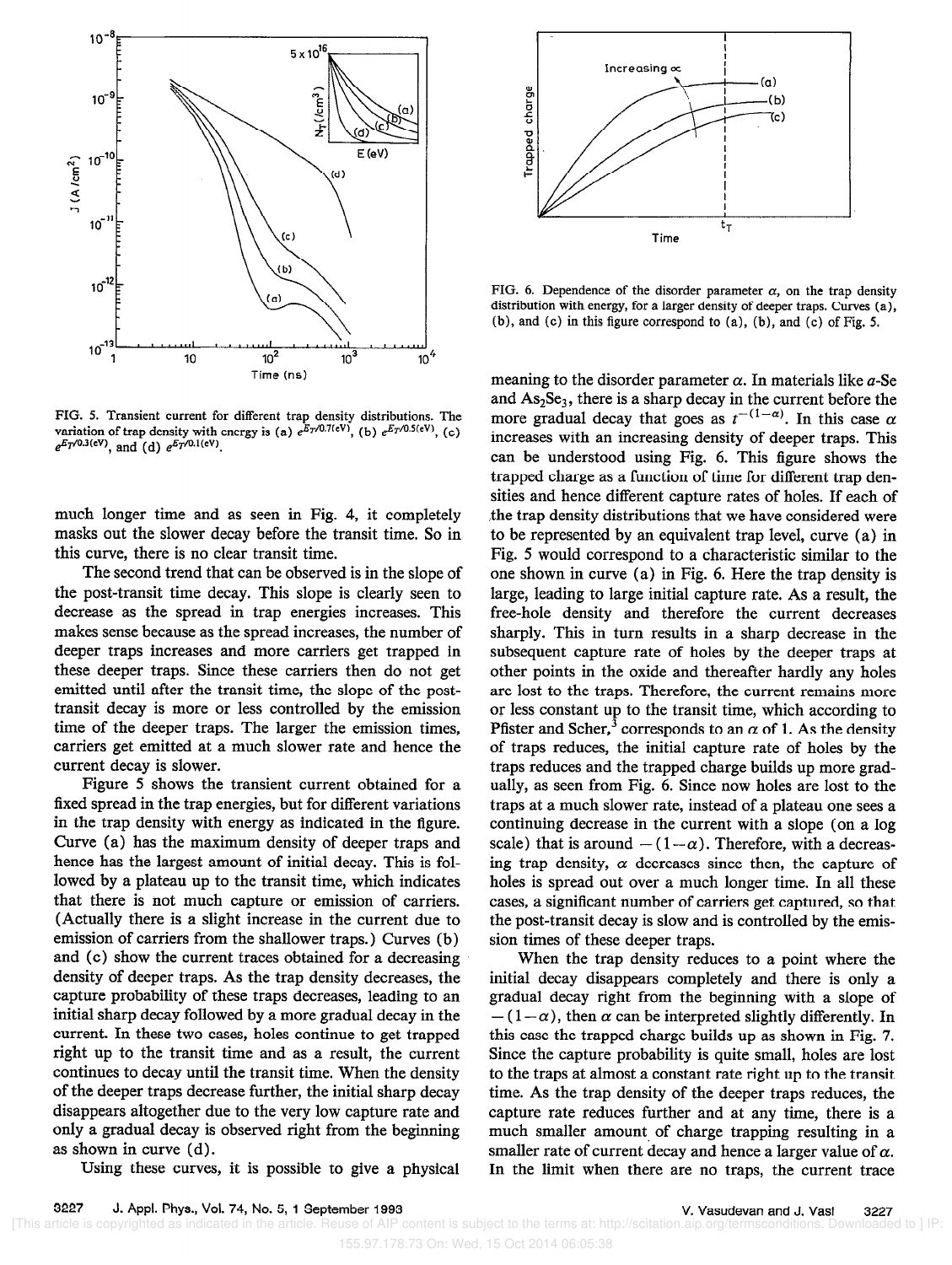

FIG. 7. Dependence of  $\alpha$  on the trap density distribution with energy for a smaller density of deeper traps.

corresponding to drift diffusion in extended states is obtained which corresponds to an  $\alpha$  of 1. A larger value of  $\alpha$ would correspond to fewer carriers in deeper states and hence will have a larger post-transit time slope. Transient currents in silicon dioxide show this type of behavior. Measured values of  $\alpha$  are quite small, between 0.1 and 0.3 (Ref. 5,14) indicating a fairly large density of deeper traps.

Since we are interested in hole currents in  $SiO<sub>2</sub>$  which does not show the initial sharp decay, we have used a trap density which varies with the energy as  $e^{E_T/0.1(eV)}$ , which does not give the initial spike. All further simulations are done with this distribution of trap density.

Figure 8 shows the transient current obtained for different values of the applied voltage. It is seen that the initial slope decreases with an increasing electric field in the oxide. This is because as the held increases, the holes get swept away faster and the capture efficiency of the traps reduces. As a result, a smaller number of holes are captured by the traps and the current decays at a slower rate. Therefore it is not possible to obtain a single value of the



FIG. 8. Transient hole currents for different electric fields. The intersection of the dashed lines is taken as the transit time.

parameter  $\alpha$ . This is inconsistent with the CTRW theory in which the initial slopes are parallel irrespective of the field. Obtaining parallel slopes means that the number of carriers trapped is the same irrespective of the field. One way to get this is by increasing the trap density, so that the trapping rate is very high which will result in the trapping of carriers dominating over the action of the electric field for all typically used electric fields. However in our model, increase in the trap density results in the presence of an initial spike which is not seen in  $SiO<sub>2</sub>$ . The other way is to have traps of several energy levels at each grid point, so that the amount of trapped charge is high. But the capture rate of each of the trap levels can be kept small, so that there is only a gradual decay of current right upto the transit time without an initial spike. This is what is seen in the simulation done by Silver and Cohen.<sup>6</sup> This is a limitation of our model, because once a trap at a particular grid point reaches steady state, there is no further trapping at that point.

However, as seen from the figure, the final slopes are approximately parallel which makes sense as this slope should be determined by just the emission rates of the traps. But the slope is larger than expected from the CTRW theory [around  $-2.2$  instead of  $-(1+\alpha)$ ]. This indicates that not enough carriers are trapped in the deeper traps. One way to increase the trapped charge without increasing the initial trapping rates considerably, is to have several trap energy levels at each point so that none of the traps reach steady state before the transit time but a large amount of charge is trapped. This is an indication that for simulations of CTRW transport using multiple trapping in one dimension, multiple trap energy levels at each grid point are necessary.

Although not very apparent from Fig. 8, the posttransit time slope keeps on increasing with increasing time. This also seems to be the case in some of the published experimental results of transient currents in a-Se and  $\text{As}_2\text{Se}_3$ ,<sup>2,3</sup> but not in SiO<sub>2</sub>.<sup>5</sup> This increase in slope is consistent with our model. In the initial stages, after the transit time, there is still both capture and emission of carriers. But as more and more holes are lost to the contact, the trapping rate reduces. As a result, the effective number of carriers getting emitted keeps on increasing and therefore carriers are lost at a faster rate to the contact. This should be true irrespective of the number of trap energy levels at each grid point, although the effect will probably be smaller as the number increases.

One other effect that is noticeable in the current curves in Fig. 8 is the sharp decrease in the current near the transit time at high fields. This happens because for very short transit times, not enough charge is trapped and a considerable amount of charge is lost to the contact at a time corresponding to the transit time that would have been obtained if there was no trapping of carriers. However, the asymptotic slope is still determined by the emission time of the traps.

Figure 9 shows the transit time, determined from the intersection of the two straight lines obtained from the asymptotic slopes as shown in Fig. 8, as a function of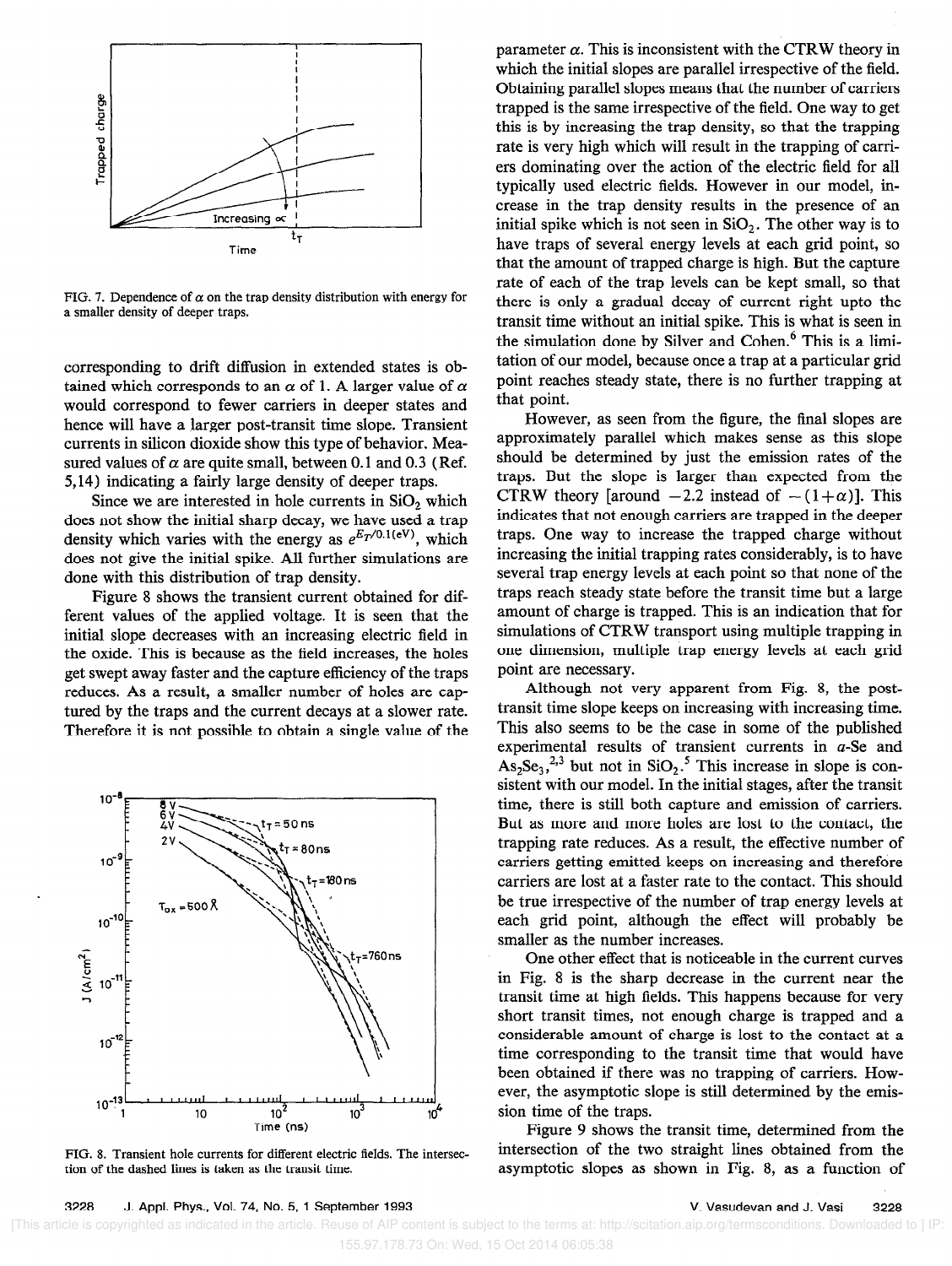

FIG. 9. The transit time as a function of  $T_{ox}/E_{ox}$  on a log-log plot. The inverse of the slope is  $\alpha$ .

 $(T_{ox}/E)$ , where  $T_{ox}$  is the oxide thickness and E is the electric field in the oxide. According to the CTRW theory, the transit time varies superlinearly with both the electric field and the oxide thickness, with a variation that is approximately given by  $(T_{\alpha x}/E)^{1/\alpha}$ . Using this relationship we obtain an  $\alpha$  of about 0.4, which is the average value of  $\alpha$  determined from the pretransit time slopes. It is not surprising that the transit time depends superlinearly on the oxide thickness and the electric field. As the oxide thickness increases, the transit time increases due to two reasons. Not only do the carriers have to travel longer to reach the other boundary, but they also get trapped more often and this results in the superlinear dependence. Similarly, with an increase in the electric field, not only does the transit time decrease due to an increase in the drift velocity, but the capture efficiency of the traps also decreases which means that on an average, the carrier spends a smaller amount of time in the trapped state further decreasing the transit time. Also it makes sense that the exponent depends on  $\alpha$ , since  $\alpha$  essentially is a measure of the capture efficiency of the traps.

4 final and perhaps the most important property of CTRW transport is the universality of the transient current, which means that if the transient current scaled to its value at the transit time is plotted as a function of time in units of the transit time, it traces out the same curve irrespective of the electric field and the oxide thickness. In order to verify this, we have plotted the normalized current versus time on a log-log scale in Fig. 10, for different values of the applied voltage. It is seen that except for very short times ( < 20 ns), the transient current is universal with respect to the applied field. In these short times, probably the holes have not yet started moving dispersively according to CTRW transport. Figure 11 shows a similar plot for different oxide thicknesses and once again, the currents are seen to be approximately universal. This result is readily understandable, since as we have seen earlier, the initial slope is determined by the trap density distribution with



FIG. 10. The normalized hole currents for different electric fields. The oxide thickness is 500 A. Time is scaled to the value of the transit time obtained from Fig. 8 and the current is normalized to its value at the transit time.

energy (i.e., capture rate of the traps) and the final slope is controlled by the distribution of emission times of the traps. Therefore, as long as the effect of the electric field does not dominate over the effect of the traps, the currents must be universal since it is a property of the structure of the material rather than externally applied conditions.

One of the major effects of radiation incident on an MOS device is the long-term flatband voltage shifts occurring due to the trapping of radiation-generated holes in



FIG. Il. The normalized hole currents for two different oxide thicknesses and different values of the applied electric fields. Time is scaled to the value of the transit time and the current is scaled to its value at the transit time.